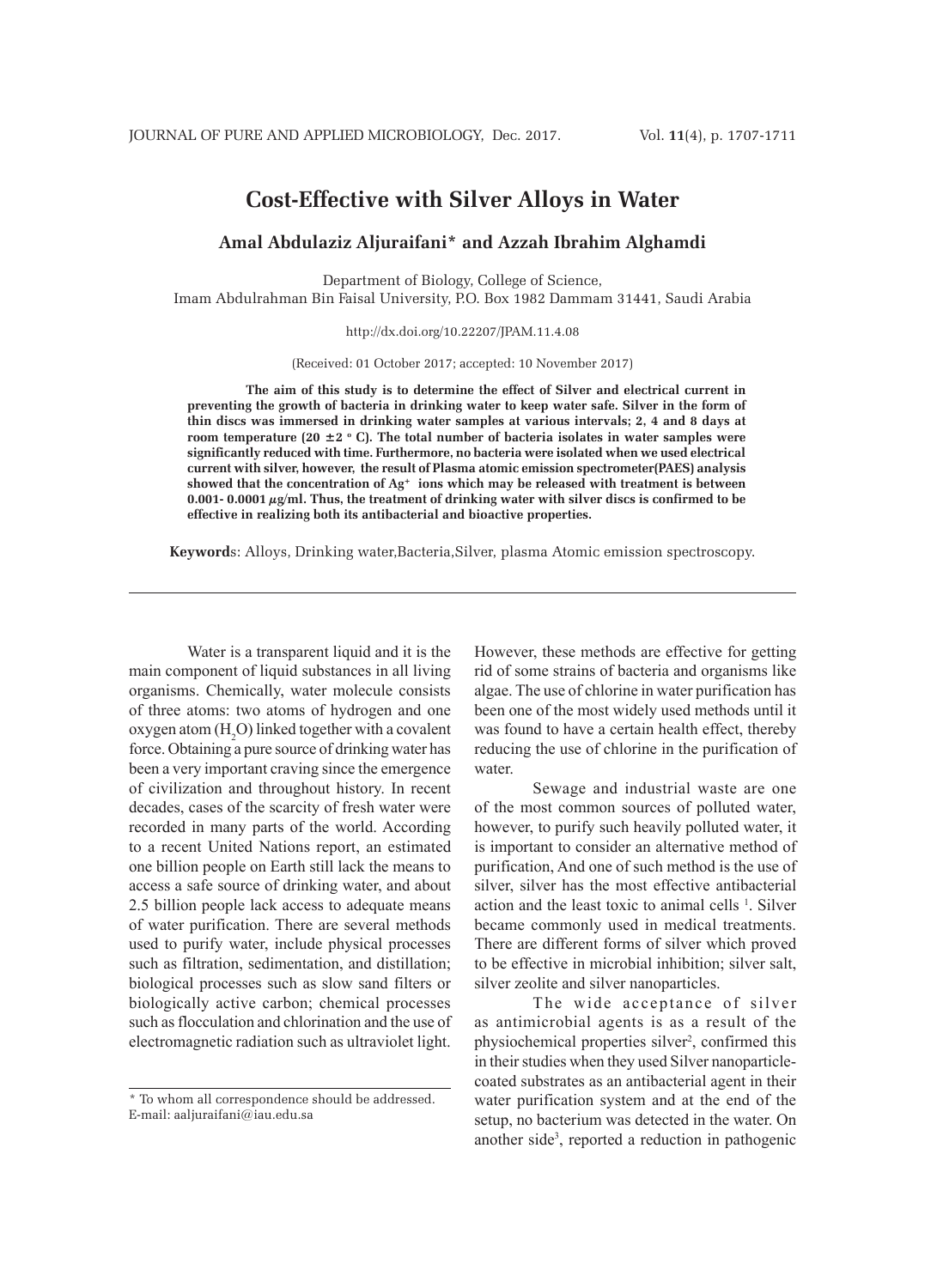bacteria such as *E. coli* and *Staphylococcus aureus* when they used electric current on the composite membranes in water purification.

In this study, it is intended to find the extent to which silver alloys could remove bacteria present in contaminated water by simply immersing them at various time.

## **MATERIALS AND METHODS**

Water samples were collected from different location of drinking water sources and kept in sterile plastic flasks at 4°C until use. An electrical source consisting of 1.5 volts power supply, silver alloys with a small hole punctured at the top edge and copper wire fitted into the holes in order to hang the alloys partially in the water except the part of holes and cooper wire . **Isolation**

1ml from the sample was added to 99ml of sterile distilled water and stirred gently for two mins then we get 10-1 distilled and serially diluted until 10-6 was obtained and finally spread on nutrient agar medium, inoculated at ( 28-37)°C for 24-48hr.

Bacterial colonies with morphological characteristics were isolated and sub cultured for further purification. Finally, uncontaminated cultures were sub cultured on nutrient agar starts and reserved at 4°C for further analysis 4 .

## **Oligodynamic activity of silver**

One of silver metal disc form having a thickness of 0.5mm and diameter 3mm of 99.5% pure silver was put into a conical flask having 100ml of sample of water and left for specific time intervals of 2,4,8 days at room temperature  $(20 \pm 1^{\circ}C)$ . And the mesurment of metal in water by Plasma atomic emission spectrometer(PAES) . **Electrical Source**

Direct current (DC) electrical stimulation was provided by a 9 v power supply for specific time intervals of 5,15 and 30 min.

## **RESULTS**

(Table1) shows the count of bacteria study before and after use of the silver alloys in water test. Results showed a decrease in count of bacteria among 8 samples of tested water except for sample No: 4, which did not have any isolator.

J PURE APPL MICROBIO*,* **11**(4), DECEMBER 2017.

The decrease in bacterial count reached a zero point after 8 days in the samples when the silver was used with sample No: 2,3,4,5,6, and 7, whereas samples 1 and 8 still had isolates of bacteria decrease from 24,105.33,55 and 10 after the use of silver within 2,4 and 8 days for sample No: 1 and from 230 to 108,23 and 3 for sample No:8. The table showed that the stimulation with electric and silver reduced the mean of bacteria isolates after a short period of 15 min. In all samples except 3 samples: 6,7 and 8, no bacteria were found for any isolators after 30 min, whereas 7 isolators of bacteria were found in sample No:8.

## **DISCUSSION**

The study showed that the presence of silver alloy in water has the ability to inhibit bacterial growth. It also showed that to conduct 9 volts electrical current through silver also prevented the growth of bacteria in water. The antimicrobial properties of silver have been known to cultures all around the world for many centuries. Silver has the most effective antibacterial action and the least toxicity to animal cells<sup>1</sup>. The effect of silver in this experiment may be due to the ionized form<sup>5</sup>.

Silver in its non-ionized form is inert, but contact with moisture leads to the release of silver ions  $6$ . Thus, silver ions  $(Ag<sup>+</sup>)$  come from ionizing the surface of a solid piece of silver as with silver nanoparticles.<sup>7</sup>, Proposed that  $\text{Ag}^+$  enters the cell and intercalates between the purine and pyrimidine base pairs disrupting the hydrogen bonding between the two anti-parallels and denaturing the DNA molecule. While In Switzerland, <sup>8</sup>, found that copper/silver ionization was not effective at reducing Legionella in their hospital hot water system (90% of water samples were positive for Legionella).

Before treatment, water samples were 93% positive to bacterial isolates. After the introduction of ionization, when the silver alloys conduct with electrical current through the water samples, the number of isolated bacteria became zero after 15, 30 mins, and thus, due to the role of electrical current in releasing silver ions Ag<sup>+</sup> into the water . However, the Plasma atomic emission spectrometer report showed little or traces of Ag+ in water sample, it was ranged between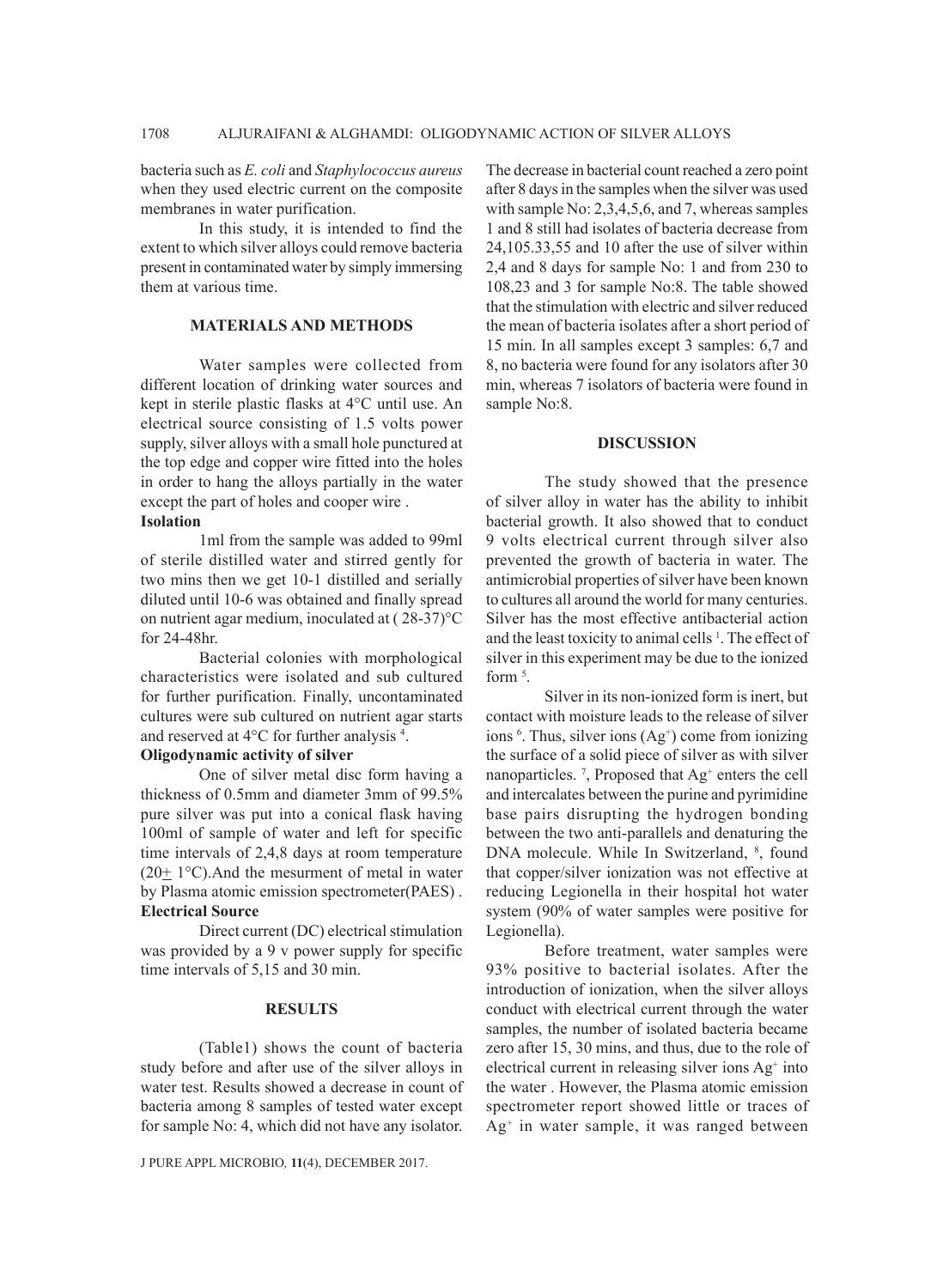| Σó.           | No. of Number of Bacteria    |                              |                              | isolates after use SilverNo. of Bacteria isolates with Silver and electricNo. of bacteria after incubation for 1 day |                                    |                              |                              |              |
|---------------|------------------------------|------------------------------|------------------------------|----------------------------------------------------------------------------------------------------------------------|------------------------------------|------------------------------|------------------------------|--------------|
| Samples<br>бf | bacteria<br>isolates         | 2 Dayes                      | 4 Dayes                      | 8 Dayes                                                                                                              | 5 min.                             | $15$ min.                    | $30$ min.                    |              |
|               | 204                          | 105.33                       | 55                           | $\overline{\mathcal{O}}$                                                                                             | 7.67                               | 0.00                         | 0.00                         | 0.00         |
|               | Sphingomonas                 | Sphingomonas                 | Sphingomonas                 | Sphingomonas                                                                                                         | Sphingomonas                       |                              |                              |              |
|               | paucimobilis                 | paucimobilis                 | paucimobilis                 | paucimobilis                                                                                                         | paucimobilis                       |                              |                              |              |
| $\sim$        | 2.33                         | 0.00                         | 0.00                         | 0.00                                                                                                                 | 0.00                               | 0.00                         | 0.00                         | 0.00         |
|               | Ochrobactrum<br>anthropi     |                              |                              |                                                                                                                      |                                    |                              |                              |              |
| $\sim$        | 0.33                         | 0.00                         | 0.00                         | 0.00                                                                                                                 | 0.00                               | 0.00                         | 0.00                         | 0.00         |
|               | Acinetobacter<br>Iwoffii     |                              |                              |                                                                                                                      |                                    |                              |                              |              |
| ↤             | 0.00                         | 0.00                         | $0.00$                       | $0.00\,$                                                                                                             | $0.00\,$                           | $0.00$                       | $0.00\,$                     | $0.00$       |
| 5             | 126                          | 151                          | $\circ$                      | 0.00                                                                                                                 | 6.67                               | 0.00                         | 0.00                         | 0.00         |
|               | Sphingomonas                 | Sphingomonas                 | Sphingomonas                 |                                                                                                                      | Sphingomonas                       |                              |                              |              |
|               | paucimobilis                 | imobilis<br>pauci            | paucimobilis                 |                                                                                                                      | paucimobilis                       |                              |                              |              |
|               | Ochrobactrum                 |                              |                              |                                                                                                                      |                                    |                              |                              |              |
| $\circ$       | anthropi                     | 32                           | 0.00                         | 0.00                                                                                                                 | 26.33                              |                              | 0.00                         | Delfiia      |
|               |                              |                              |                              |                                                                                                                      |                                    |                              |                              |              |
|               | Acinetobacter<br>lwoffii     | Acinetobacter<br>Iwoffii     |                              |                                                                                                                      | Acinetobacter<br>$l$ <i>woffii</i> | Acinetobacter<br>lwoffii     |                              | acidovorans  |
| ∼             | 203                          | 139                          | 35                           | 0.00                                                                                                                 | 8.33                               |                              | 0.00                         | Sphingomonas |
|               | Sphingomonas<br>paucimobilis | Sphingomonas<br>paucimobilis | Sphingomonas<br>paucimobilis |                                                                                                                      | Sphingomonas<br>paucimobilis       | Sphingomonas<br>paucimobilis |                              | paucimobilis |
| $\infty$      | 76.67                        | 67.67                        | 23                           | $\tilde{ }$                                                                                                          | 79.67                              | $\overline{13}$              | $\overline{C}$               | 0.00         |
|               | Rhodococcus sp<br>94.67      | Sphingomonas<br>paucimobilis | Sphingomonas<br>paucimobilis | Sphingomonas<br>paucimobilis                                                                                         | Sphingomonas<br>paucimobilis       | Sphingomonas<br>paucimobilis | Sphingomonas<br>paucimobilis |              |
|               | Acinetobacter<br>lwoffii     | Acinetobacter<br>38.33       |                              |                                                                                                                      |                                    |                              |                              |              |
|               | 58.33                        | $Iw$ offii                   |                              |                                                                                                                      |                                    |                              |                              |              |
|               | Sphingomonas                 |                              |                              |                                                                                                                      |                                    |                              |                              |              |
|               | paucimobilis                 |                              |                              |                                                                                                                      |                                    |                              |                              |              |

ALJURAIFANI & ALGHAMDI: OLIGODYNAMIC ACTION OF SILVER ALLOYS 1709

J PURE APPL MICROBIO*,* **11**(4), DECEMBER 2017.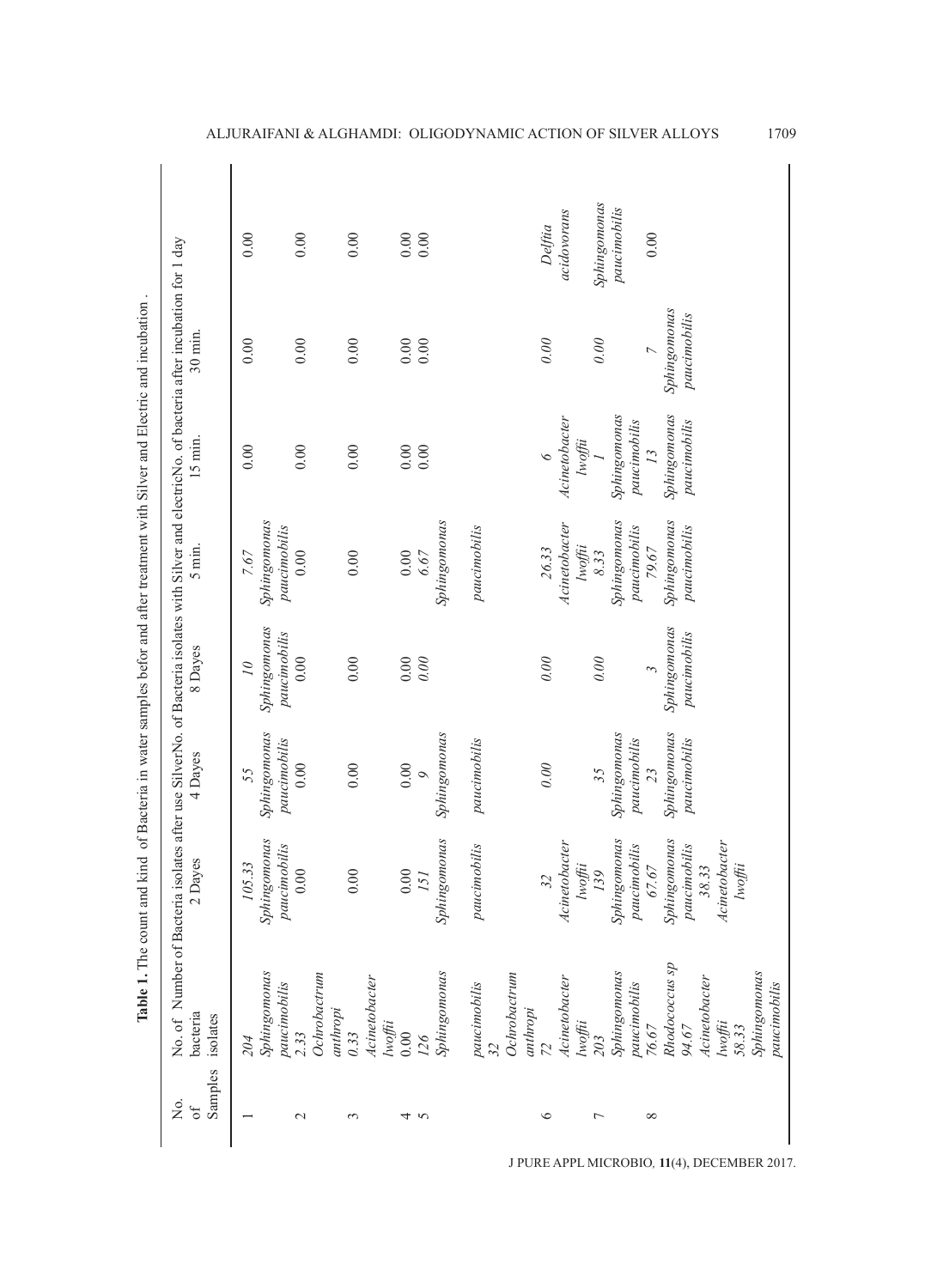| Samples | <b>Before</b>    |                   | Silver only   |               |                  | Silver and electric |                  | After                     |
|---------|------------------|-------------------|---------------|---------------|------------------|---------------------|------------------|---------------------------|
| water   | treatment        | 2 days            | 4 days        | 8 days        | $5 \text{ min}$  | $15 \text{ min}$    | $30 \text{ min}$ | for one day<br>incubation |
|         | $204 \pm 2.6$    | $105.33 \pm 5.81$ | $55 \pm 3.53$ | $10 \pm 0.33$ | $7.67 \pm 2.028$ | $0 \pm 0$           | $0 \pm 0$        | $0 \pm 0$                 |
|         | $0.33 \pm 0.333$ | $0 \pm 0$         | $0 \pm 0$     | $0 \pm 0$     | $0 \pm 0$        | $0 \pm 0$           | $0 \pm 0$        | $0 \pm 0$                 |
|         | $0.33 \pm 0.33$  | $\overline{0}$    | $0 \pm 0$     | $0 \pm 0$     | $0 + 0$          | $0 \pm 0$           | $0 \pm 0$        | $0 \pm 0$                 |
|         | $0 \pm 0$        | $\overline{1}$    | $0 \pm 0$     | $0 + 0$       | $0 + 0$          | $0 \pm 0$           | $0 \pm 0$        | $0 \pm 0$                 |
|         | $212 \pm 0.33$   | $151 \pm 14.29$   | $9 \pm 0.88$  | $0 \pm 0$     | $6.67 \pm 1.2$   | $0 \pm 0$           | $0 \pm 0$        | $0 \pm 0$                 |
|         | $72 \pm 4.62$    | $32 \pm 3.61$     | $0 \pm 0$     | $0 \pm 0$     | $26.33 \pm 4.91$ | $6 + 0.33$          | $0 \pm 0$        | $0 \pm 0$                 |
|         | $.03 \pm 25.44$  | $139 \pm 5.2$     | $35 \pm 7.86$ | $0 \pm 0$     | $8.33 \pm 0.33$  | $1 \pm 0.33$        | $0 \pm 0$        | $0 \pm 0$                 |
|         | $230 \pm 5.84$   | 0.33<br>$+801$    | $23 \pm 4.04$ | $3 \pm 1.45$  | $79.67 \pm 7.26$ | $13 \pm 1.5$        | $7 \pm 1$        | $0 \pm 0$                 |
| sig *   | 1.81             | 1.014             |               | 4.02          | $\circ$          |                     |                  |                           |

J PURE APPL MICROBIO*,* **11**(4), DECEMBER 2017.

0.001- 0.0001 µg/ml of silver in water (table 3), which does not exceed the limit of silver in the Human body (0.1 mg/L) [EPA (United States Environmental Protection Agency ), secondary standards  $2017$ ]. While that  $Ag<sup>+</sup>$  ions in the blood below 54.6 ppb could be considered as non-toxic in humans, this allows us to use silver alloys in water as an antibacterial agent and to reduce the cost of chemical use in water purification <sup>9</sup>. And that silver ions were generated electrolytically was seen after 20 minutes at a relatively low silver concentration (20ìg/l)<sup>10</sup>. also at the effectiveness of silver disinfection as part of rainwater harvesting treatment the ionizers reduced the level of total coliforms and *E. coli* by approximately 0.4 log and resulted in a silver concentration of approximately 0.01mg/l in the final water  $<sup>11</sup>$ .(Table 2)showed</sup> the significant results and authors suggested the use of alloys in water to prevent growth of microorganisms.

Research on drinking water disinfection systems has shown that silver can be used successfully to control bacterial growth. It has also been found that the addition of copper and silver to water systems may allow the concentration of free chlorine to be reduced while still providing comparable sanitary quality of the water

# **CONCLUSION**

Recent studies have revealed that the antimicrobial properties of silver are due to its ionized form, Ag<sup>+</sup>, and its ability to cause damage to cells by interacting with thiol-containing proteins and DNA. With the ever increasing number of

**Table 3.** Detection of metal ions in Drinking water( µg/ml)

| Samples        |       | Concentration of Some<br>minerals in drinking water |       |       |        |
|----------------|-------|-----------------------------------------------------|-------|-------|--------|
|                | Si    | S                                                   | Hf    | Cu    | Αg     |
|                | 4.32  | 10.87                                               | 3.931 | 1.755 | 0.0001 |
| $\overline{2}$ | 3.815 | 12.17                                               | 4.38  | 2.001 | 0.0001 |
| 3              | 7.249 |                                                     |       | 2.038 | 0.0001 |
| 4              | 4.508 | 12.189                                              |       | 1.799 | 0.0001 |
| 5              | 8.66  |                                                     |       | 13.33 |        |
| 6              | 7.44  |                                                     |       | 2.363 | 0.0001 |
| 7              | 4.265 | 10.64                                               | 4.33  | 1.51  | 0.001  |
| 8              | 7.23  |                                                     |       | 2.02  |        |